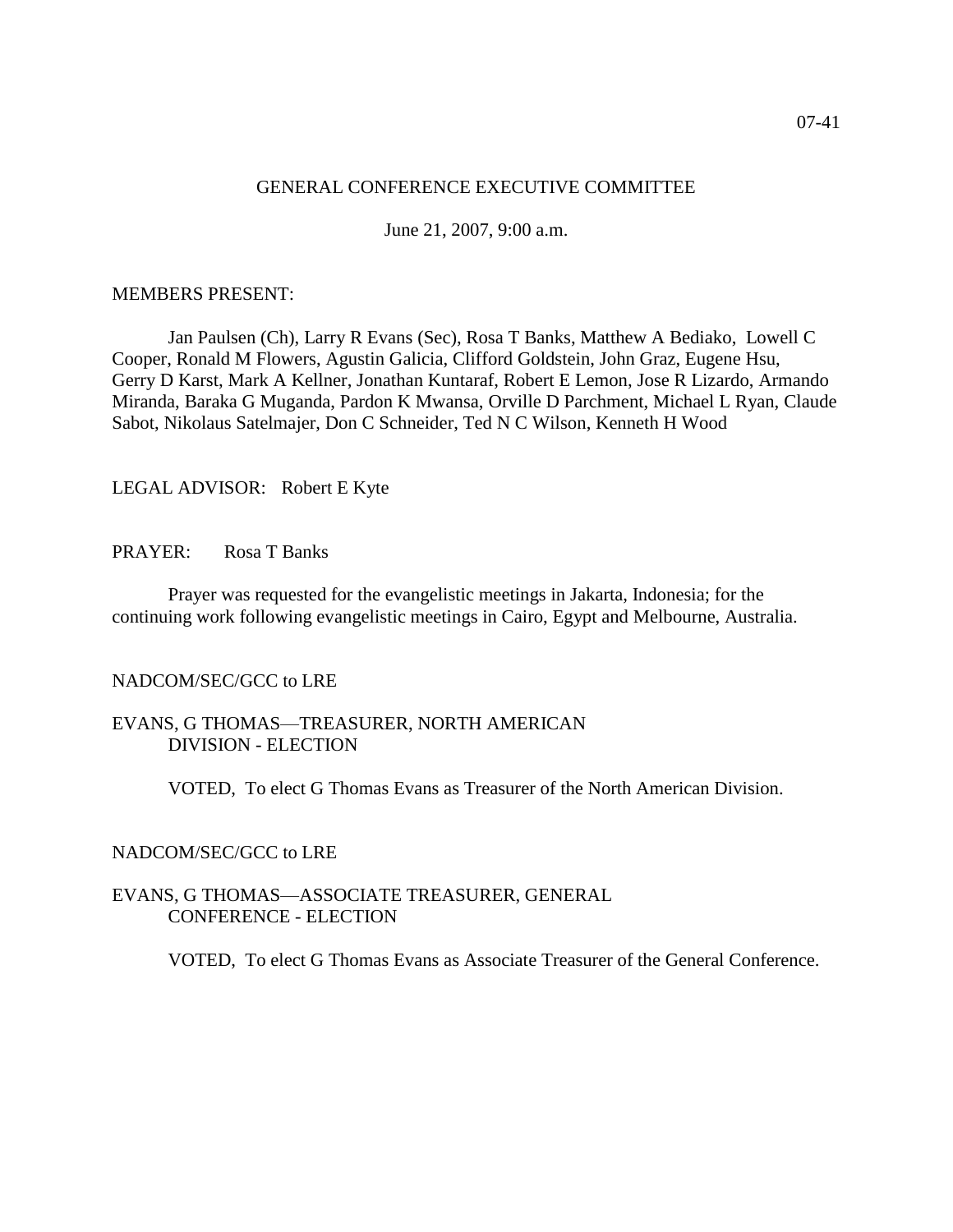07-42 June 21, 2007 - GCC

## GCASBd/SEC/GCC to LRE

# ARCHBOLD, FELIX—ASSOCIATE DIRECTOR FOR INTER-AMERICA AREA, GENERAL CONFERENCE AUDITING SERVICE - **ELECTION**

VOTED, To elect Felix Archbold as Associate Director for Inter-America Area of the General Conference Auditing Service.

## SEC/ADCOM/GCC to LRE

## HUCKS, WILLIE II—ASSOCIATE EDITOR, *MINISTRY* MAGAZINE - APPOINTMENT

VOTED, To appoint Willie Hucks II as Associate Editor of *Ministry* Magazine.

#### CPlan/ADCOM/GCC to JP

## ANNUAL COUNCIL 2008—CHANGE OF VENUE

VOTED, To hold the 2008 Annual Council in Manila, Philippines.

### SEC/GCC to LRE

### FERREYRA, MELCHOR A—SECRETARY, SOUTH AMERICAN DIVISION - VACANCY

VOTED, To record the vacancy of the position of South American Division Secretary as a result of the election of Melchor A Ferreyra as General Field Secretary of the Inter-American Division.

#### SEC/ADCOM/GCC to LRE

#### ADVENTIST INSTITUTE OF ADVANCED STUDIES BOARD (GCC-B)—MEMBERSHIP ADJUSTMENT

VOTED, To adjust the membership of the Adventist Institute of Advanced Studies Board (AIIASBd) (GCC-B), as follows: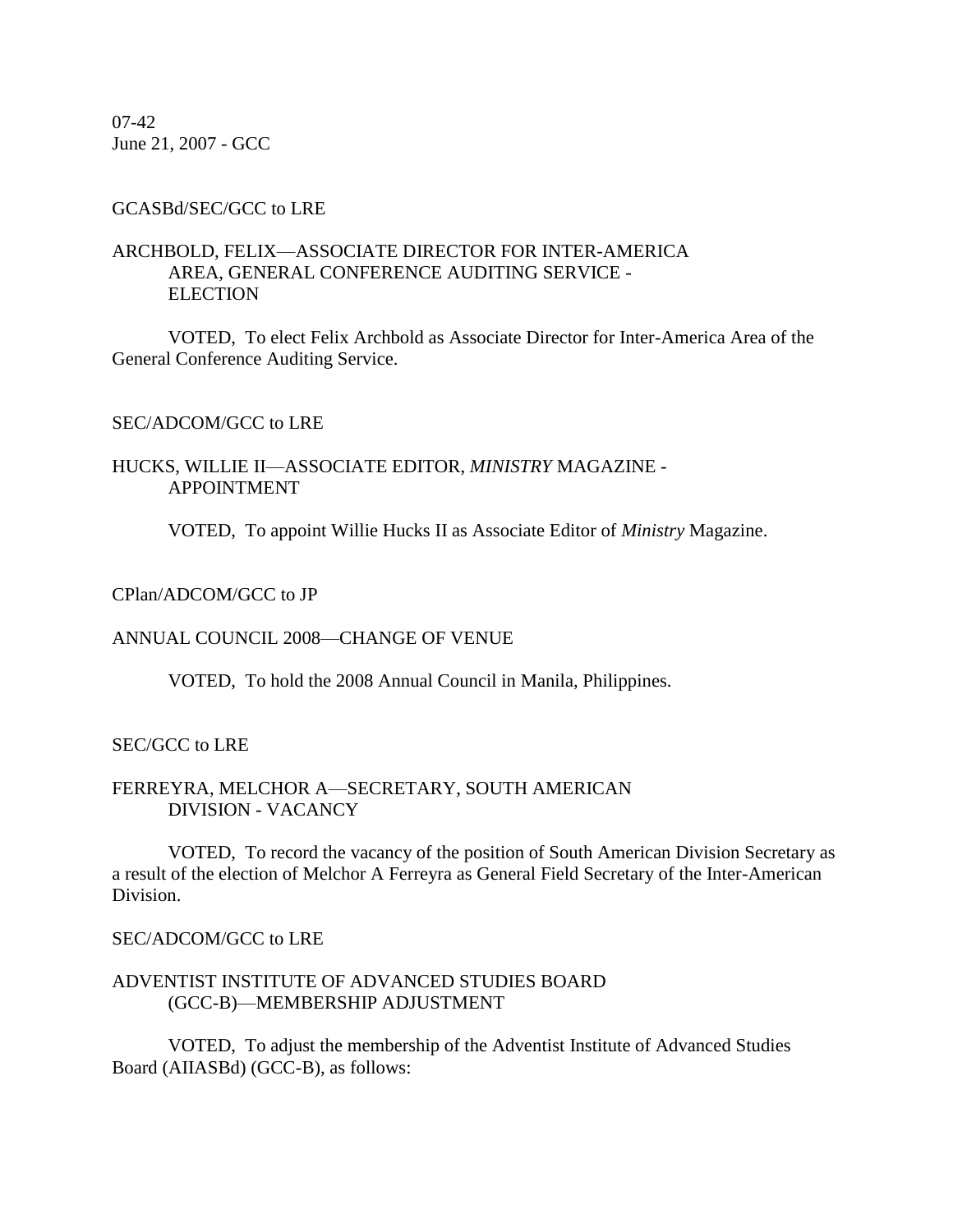07-43 June 21, 2007 - GCC

Add Guptill, Stephen R (AIIAS)

Delete Melgosa, Julian (AIIAS)

# SEC/ADCOM/GCC to LRE

# ADVENTIST INSTITUTE OF ADVANCED STUDIES MANAGEMENT COMMITTEE (GCC-B)—MEMBERSHIP ADJUSTMENT

VOTED, To adjust the membership of the Adventist Institute of Advanced Studies Management Committee (AIIASMgtCom) (GCC-B), as follows:

| Add | Guptill, Stephen R, Secretary (AIIAS) |
|-----|---------------------------------------|
|     | <i>Education Director</i> (SSD)       |

| Delete | Guptill, Stephen R (SSD)           |
|--------|------------------------------------|
|        | Melgosa, Julian, Secretary (AIIAS) |

# SEC/ADCOM/GCC to LRE

# ADVENTIST MISSION COMMITTEE (GCC-S)—MEMBERSHIP ADJUSTMENT

VOTED, To adjust the membership of the Adventist Mission Committee (AMC) (GCC-S), as follows:

Delete Nagel, Ruy H

## SEC/ADCOM/GCC to LRE

# ADVENTIST TELEVISION NETWORK OPERATING BOARD (GCC-B)—MEMBERSHIP ADJUSTMENT

VOTED, To adjust the membership of the Adventist Television Network Operating Board (ATNOpBd) (GCC-B), as follows:

Add Kohler, Erton C

Delete Nagel, Ruy H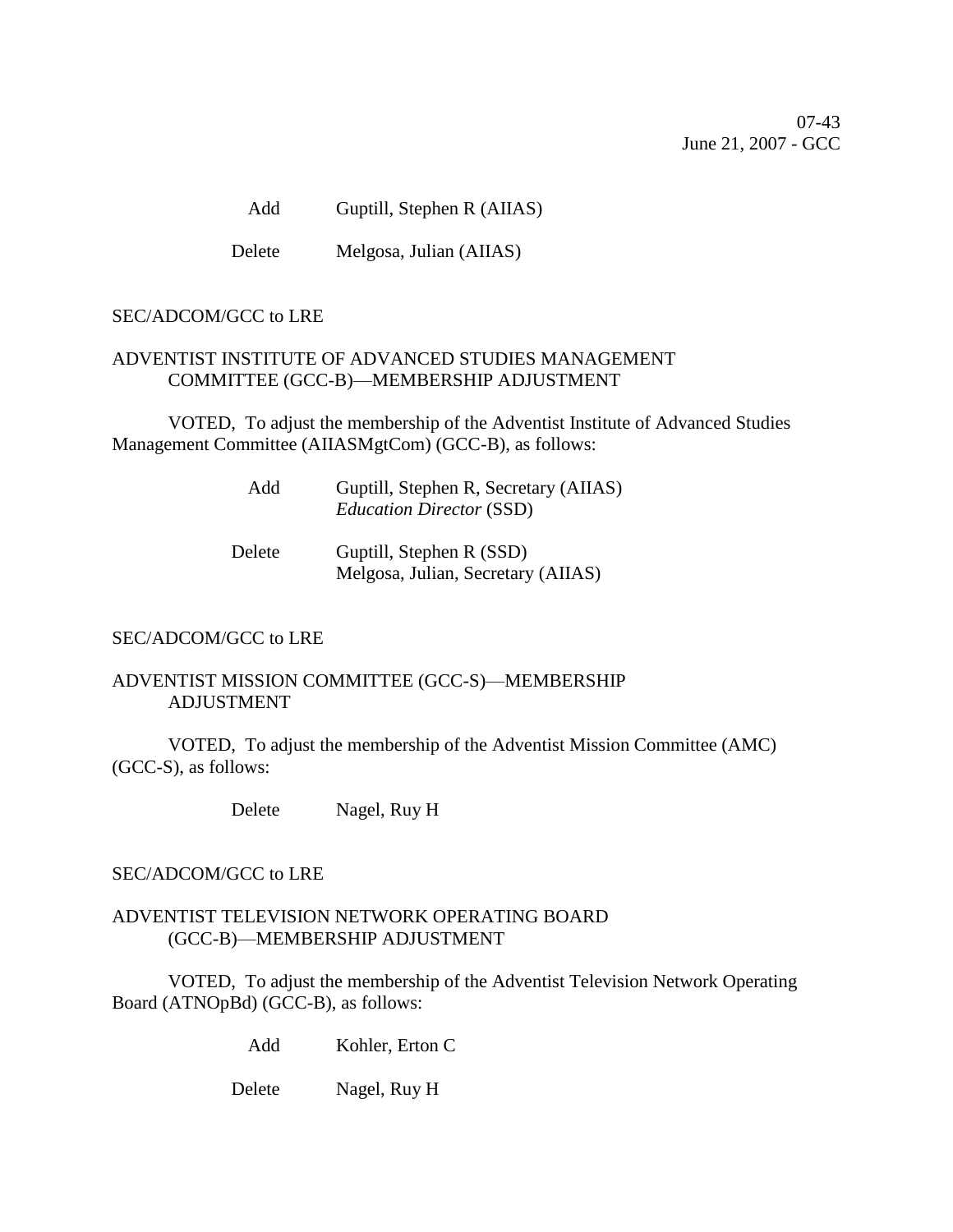07-44 June 21, 2007 - GCC

## SEC/ADCOM/GCC to LRE

# COMMISSION ON MINISTRIES, SERVICES, AND STRUCTURES (GCC-S)—MEMBERSHIP ADJUSTMENT

VOTED, To adjust the membership of the Commission on Ministries, Services, and Structures (MinSer&StrucComm) (GCC-S), as follows:

Add Kohler, Erton C

Delete Nagel, Ruy H

## SEC/ADCOM/GCC to LRE

## COUNCIL ON EVANGELISM AND WITNESS (GCC-S)—MEMBERSHIP ADJUSTMENT

VOTED, To adjust the membership of the Council on Evangelism and Witness (CEvang&Wit) (GCC-S), as follows:

Add Kohler, Erton C

Delete Nagel, Ruy H

## SEC/ADCOM/GCC to LRE

## GENERAL CONFERENCE ADMINISTRATIVE COMMITTEE (GCC-S)—MEMBERSHIP ADJUSTMENT

VOTED, To adjust the membership of the General Conference Administrative Committee (ADCOM) (GCC-S), as follows:

- Add Knott, Bill Ng, G T
- Delete Clayville, Douglas Johnsson, William G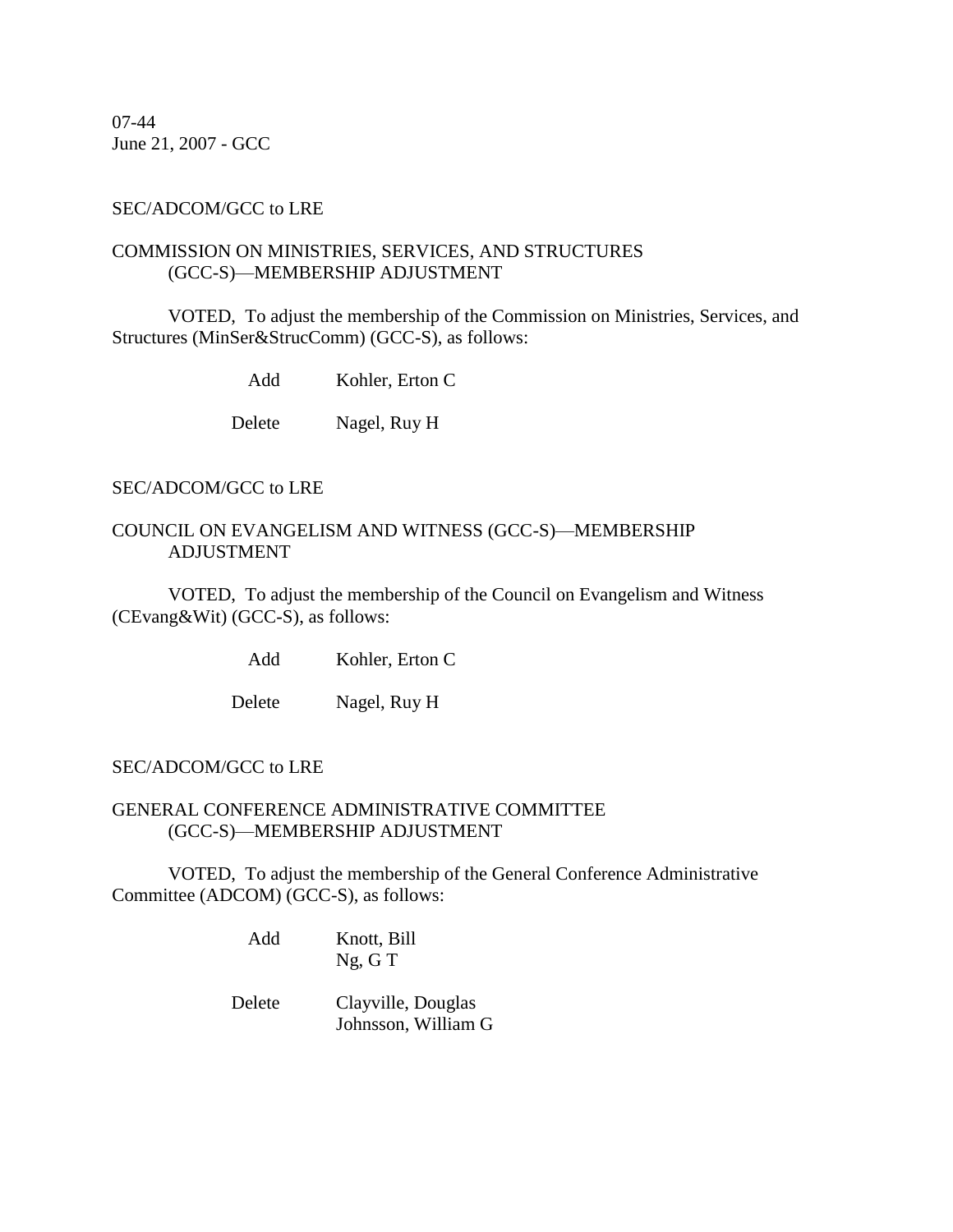## SEC/ADCOM/GCC to LRE

## GENERAL CONFERENCE EXECUTIVE COMMITTEE (GCC-S)— MEMBERSHIP ADJUSTMENT

VOTED, To adjust the membership of the General Conference Executive Committee (GCC) (GCC-S), as follows:

Delete Wines, Edward

SEC/ADCOM/GCC to LRE

# GENERAL CONFERENCE FINANCIAL AUDIT REVIEW COMMITTEE (GCC-S)—MEMBERSHIP ADJUSTMENT

VOTED, To adjust the membership of the General Conference Financial Audit Review Committee (FinAudRev) (GCC-S), as follows:

Add Kohler, Erton C

Delete Nagel, Ruy H

## SEC/ADCOM/GCC to LRE

# GENERAL CONFERENCE, SOUTHERN ASIA DIVISION COMMITTEE (GCC-S)—MEMBERSHIP ADJUSTMENT

VOTED, To adjust the membership of the General Conference, Southern Asia Division Committee (GENCOSUD) (GCC-S), as follows:

Add Ng, G T, Vice Chair/Secretary

Delete Clayville, Douglas, Vice Chair/Secretary